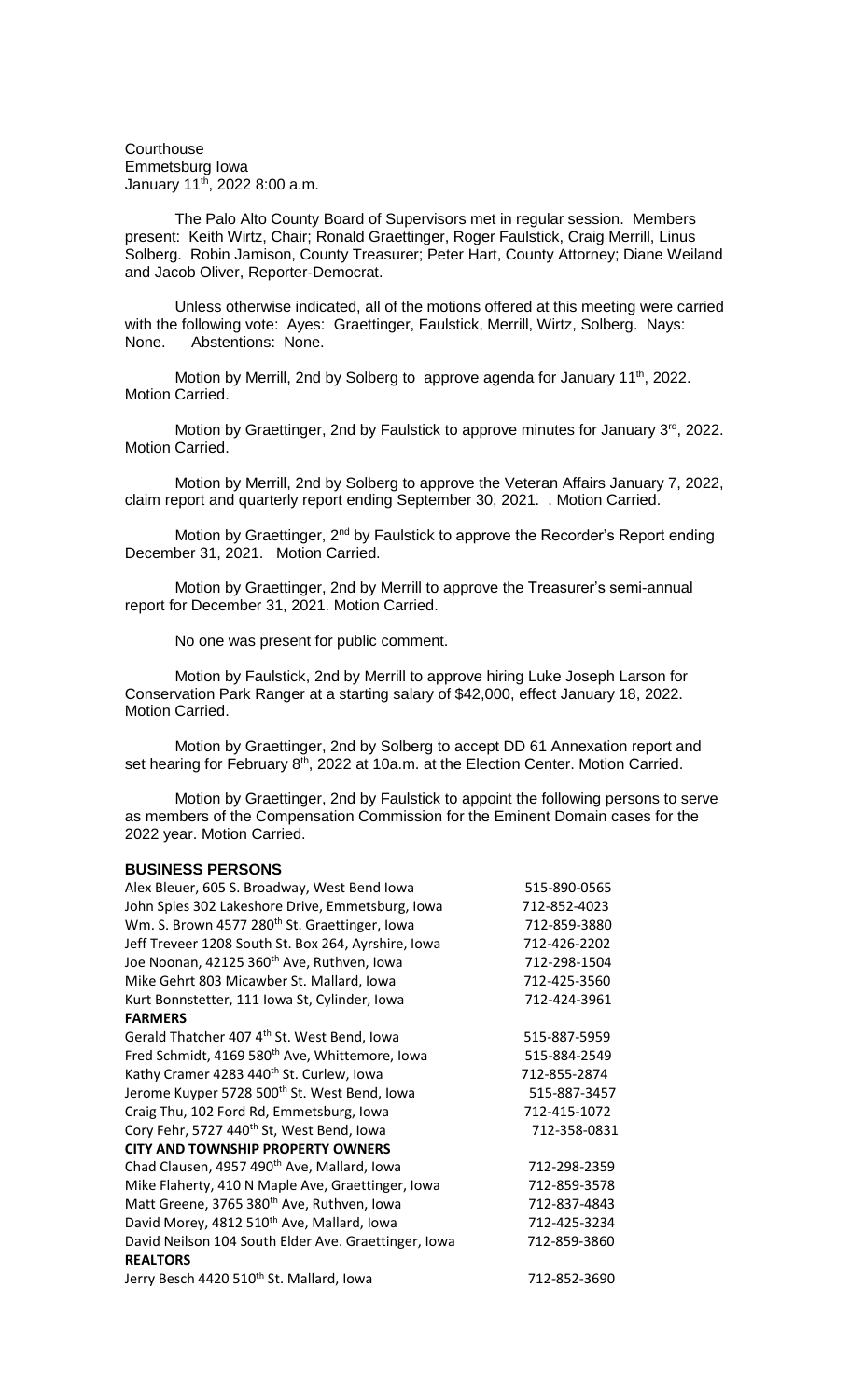| Judy Johnson 3586 450 <sup>th</sup> Ave. Emmetsburg, Iowa | 712-852-4921 |
|-----------------------------------------------------------|--------------|
| Vic Johnson 3586 450 <sup>th</sup> Ave. Emmetsburg, Iowa  | 712-852-4921 |
| Jack Nolan, 1107 Lake St, Emmetsburg, Iowa                | 712-852-4667 |
| Mike Wentzel, 804 King St. Emmetsburg, Iowa               | 712-852-2294 |
| Jerry Holland 3502 1st. Emmetsburg, Iowa                  | 712-852-2877 |
| Norlyn Stowell 2 North Madison St. Emmetsburg, Iowa       | 712-852-3604 |
| Roger Wagner 3856 440 <sup>th</sup> Ave. Emmetsburg, Iowa | 712-852-4257 |
| Brian Jackson 212 North Wallace St. Emmetsburg, Iowa      | 712-852-3211 |
| Jay Bargman, 5579 430 <sup>th</sup> St, West Bend, Iowa   | 515-887-5579 |
|                                                           |              |

Motion by Faulstick, 2nd by Merrill to appoint Andy Wiita to the Civil Service Commission Board for a 2-year term. Motion Carried.

Motion by Solberg, 2nd by Merrill to approve Liquor License, Class C Beer Permit, Class B Wine & Sunday Sales for Dollar General. Motion Carried.

The Board discussed the proposed resolution to terminate 28E agreement Establishing North Racoon River Watershed Management Coalition. The Board called Don Etler by conference call to discuss the North Racoon Watershed. The Board will consider next week.

Hugh Lively, RIDES, met with the Board to request funding for RIDES. The request for FY 23 is \$6,000.

Motion by Graettinger, 2<sup>nd</sup> by Faulstick to increase the mileage reimbursement rate to \$.55 effective July 1, 2022. Motion Carried.

> HEARING ON PROPOSAL TO ISSUE URBAN RENEWAL TAX INCREMENT REVENUE BONDS

419285-15

Emmetsburg, Iowa

January 11, 2022

The Board of Supervisors of Palo Alto County, Iowa, met on January 11, 2022, at 9:30 a.m., at the Courthouse Boardroom, in Emmetsburg, Iowa. The meeting was called to order by the Chairperson, and the roll being called, the following named Supervisors were present and absent

Present: Keith Wirtz, Ron Graettinger, Roger Faulstick, Craig Merrill, Linus Solberg.

Absent: none.

This being the time and place specified for taking action on the proposal to issue Urban Renewal Tax Increment Revenue Bonds in a principal amount not to exceed \$2,000,000, the County Auditor announced that no written objections had been placed on file. Whereupon, the Chairperson called for any written or oral objections, and there being none, the Chairperson closed the public hearing.

After due consideration and discussion, Supervisor Ron Graettinger introduced the following resolution and moved its adoption, 2nd by Supervisor Roger Faulstick. The Chairperson put the question upon the adoption of said resolution, and the roll being called, the following Supervisors voted:

Ayes: Graettinger, Faulstick, Solberg, Merrill, Wirtz.

Nays: none.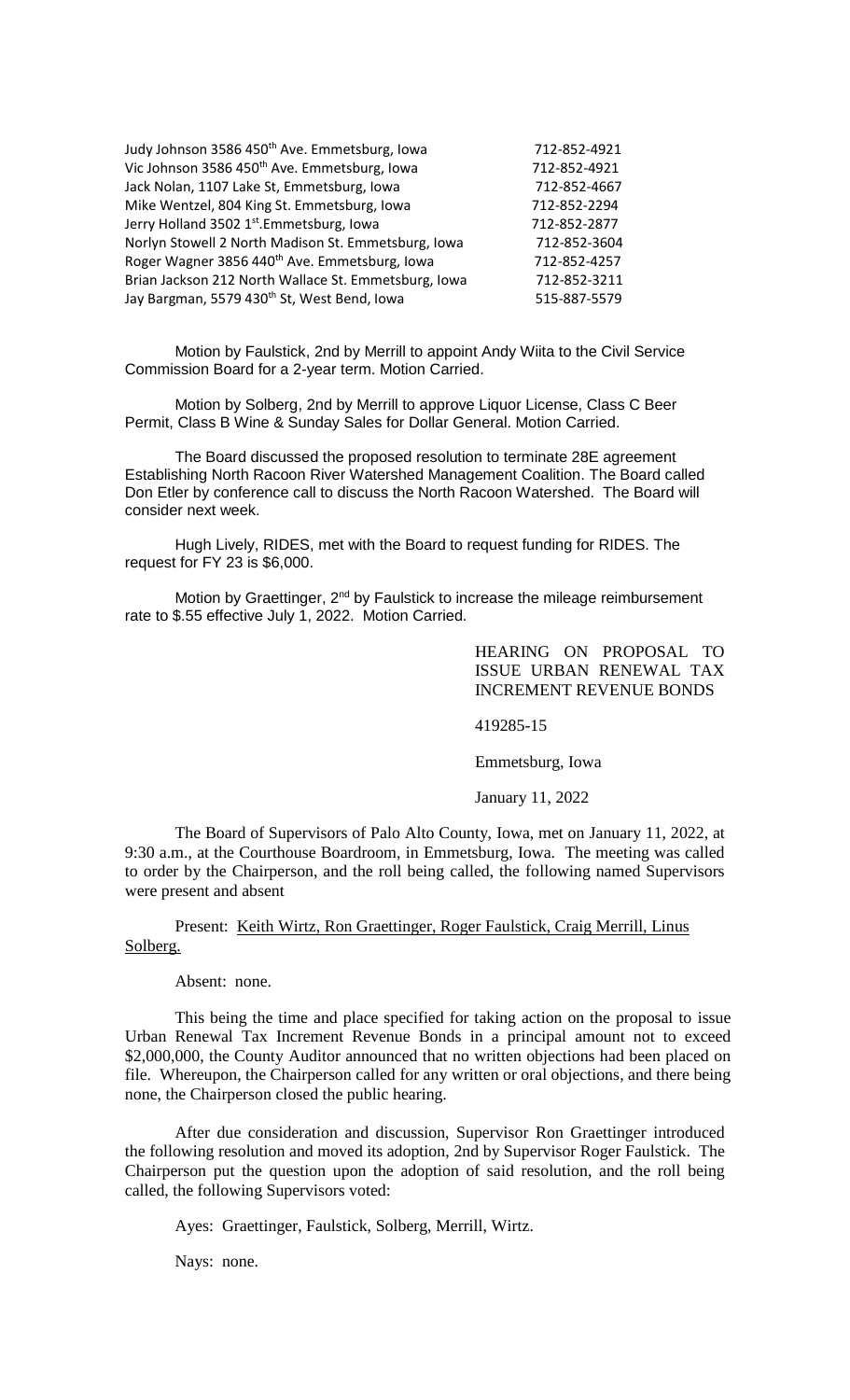Whereupon, the Chairperson declared the resolution duly adopted, as hereinafter set out.

• • • •

At the conclusion of the meeting and, upon motion and vote, the Board of Supervisors adjourned.

/s/Keith Wirtz, Chairperson, Board of Supervisors

Attest:

/s/Carmen Moser, County Auditor

### RESOLUTION NO. 1-11-2022

Resolution Taking Additional Action for the issuance of Urban Renewal Tax Increment Revenue Bonds

WHEREAS, the Board of Supervisors of Palo Alto County, Iowa (the "County"), pursuant to and in strict compliance with all laws applicable to the County, and in particular the provisions of Chapter 403 of the Code of Iowa, has adopted an Urban Renewal Plan (the "Plan") for the Palo Alto County Industrial Park Urban Renewal Area (the "Urban Renewal Area"); and

WHEREAS, this Board of Supervisors has adopted an ordinance providing for the division of taxes levied on taxable property in the Urban Renewal Area pursuant to Section 403.19 of the Code of Iowa and establishing the fund referred to in Subsection 2 of Section 403.19 of the Code of Iowa, which fund and the portion of taxes referred to in that subsection may be irrevocably pledged by the County for the payment of the principal and interest on bonds issued under the authority of Section 403.9 of the Code of Iowa; and

WHEREAS, on April 27, 2021 the County approved provisions within the Plan detailing the undertaking of the Public Safety Building Project (the "Project"); and

WHEREAS, it is now necessary to make provision for the payment of certain costs of the Project through the issuance of Urban Renewal Tax Increment Revenue Bonds in a principal amount not to exceed \$2,000,000 (the "Bonds"), under the authority of Section 403.9(1) of the Code of Iowa and for payment of which the aforementioned fund and portion of taxes may be irrevocably pledged; and

WHEREAS, the County heretofore fixed a date of meeting of the Board of Supervisors at which it is proposed to take action to issue the Bonds and pursuant to law and notice duly published, the Board has held a hearing on such proposal on January 11, 2022;

NOW, THEREFORE, Be It Resolved by the Board of Supervisors of Palo Alto County, as follows:

Section 1. The Board hereby determines to issue the Bonds in the future, and that this Resolution constitutes the "additional action" required by Section 403.9 of the Code of Iowa.

Section 2. All resolutions or parts thereof in conflict herewith are hereby repealed to the extent of such conflict.

Section 3. This resolution shall be in full force and effect immediately upon its adoption and approval, as provided by law.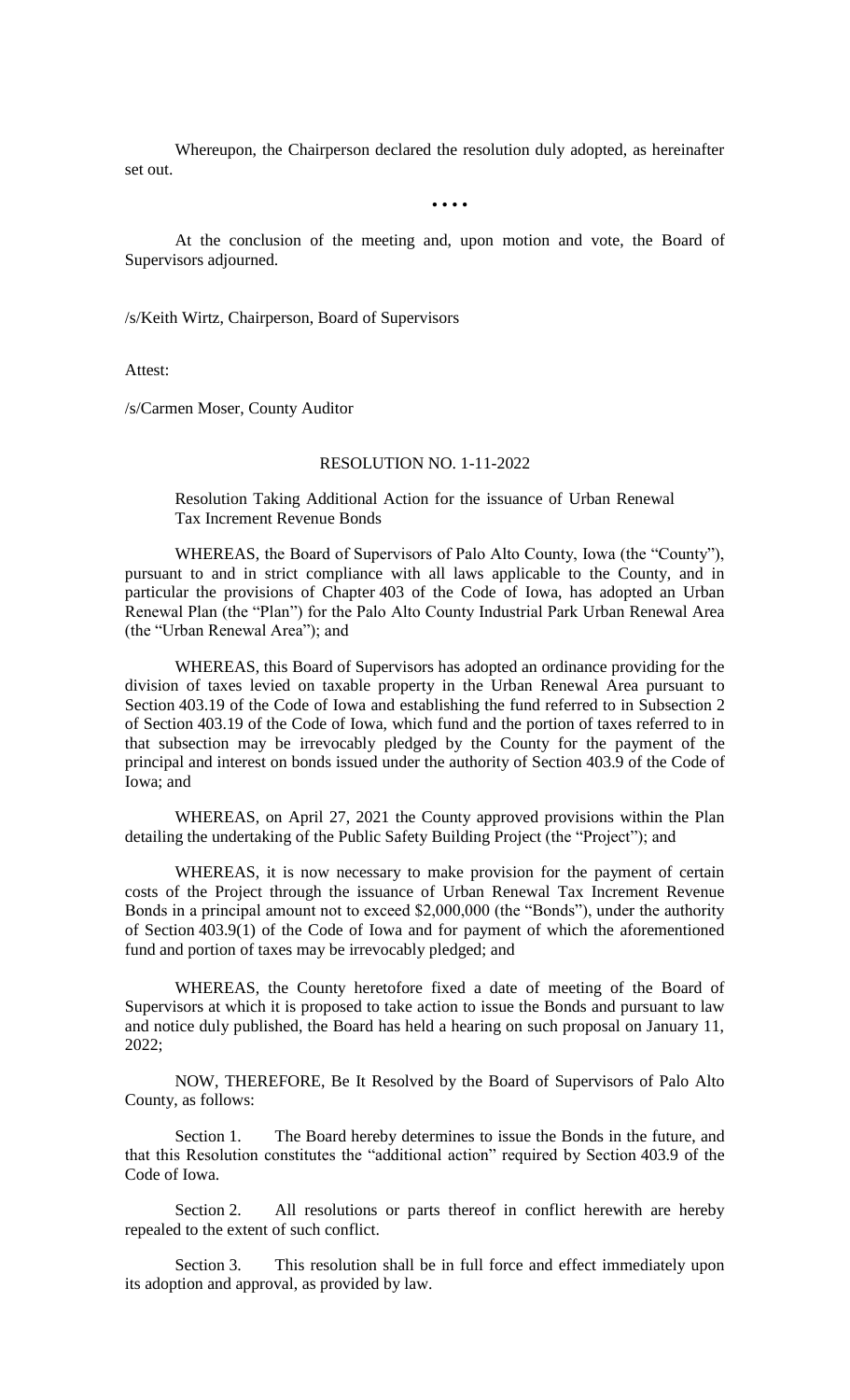# Passed and approved January 11, 2022.

# /s/Keith Wirtz, Chairperson, Board of Supervisors

Attest: /s/Carmen Moser, County Auditor

## Committee Reports: Linus Solberg—EMA & E911.

## Motion by Solberg, 2nd by Graettinger to approve the claims and drainage claims for January 11, 2022. Motion Carried.

| General Basic Fund                                    |                                                        |                   |
|-------------------------------------------------------|--------------------------------------------------------|-------------------|
| Amazon Capital Services                               | Stationery/Forms/Gen Ofc                               | 26.55             |
| Biddle Electric                                       | Buildings                                              | 2115.16           |
| Canon                                                 | Photocopy & Dup. Serv.                                 | 166.00            |
| Central Iowa Distributing Inc                         | Custodial Supplies                                     | 358.80            |
| Christina Clausen                                     | Employee Mileage & Subs.                               | 36.00             |
| Scott Coleman                                         | Office & Data Processing                               | 52.50             |
| Counsel Office & Document                             | Equipment                                              | 693.15            |
| Emmet Co Public Health                                | Employee Mileage & Subs.                               | 2879.19           |
| Emmetsburg Ford                                       | Minor MV Parts & Access                                | 58.13             |
| Emmetsburg Publishing Co.                             | Official Pub & Legal Noti                              | 1480.44           |
| Graettinger Times                                     | Official Pub & Legal Noti                              | 1425.71           |
| Vincent H. Heller                                     | <b>Bus</b>                                             | 550.00            |
| Henry-Olson Funeral Homes                             | Funeral Services<br>Bus                                | 2900.00           |
| Ronald Hersom<br>IA State Assn of Counties            | Educational/Training Serv                              | 75.00<br>380.00   |
| IMWCA                                                 | Workmens' Comp Insurance                               | 4045.30           |
| Inman Electric Co Inc                                 | Engineering Services                                   | 59.28             |
| IA Office of State Medical Exm                        | Medical & Health Services                              | 2466.70           |
| K & W Electric, Inc.                                  | Buildings                                              | 835.00            |
| Keltek Inc                                            | Motor Vehicle Equipment                                | 125.02            |
| Language Link                                         | Audio/Visual Supplies                                  | 17.04             |
| Loffler Companies - 131511                            | Office & Data Processing                               | 194.49            |
| Mail Services, LLC                                    | Postage & Mailing                                      | 313.09            |
| Martin-Mattice Fun. Home                              | Funeral Services                                       | 2200.00           |
| Matt's Cleaning Service                               | Salary-Regular Employees                               | 500.00            |
| MEDIACOM LLC                                          | Telecommunications Serv.-                              | 809.00            |
| Victoria Merwald                                      | Postage & Mailing                                      | 9.51              |
| Nebraska.Gov                                          | Legal & Ct-Related Servic                              | 101.00            |
| Palo Alto Co Comm Health Ser                          | Board of Health<br>Contrib to Other Gov & Or           | 2833.77           |
| Palo Alto Co Emergency Mgmt<br>Palo Alto Co Fair Assn | Contrib to Other Gov & Or                              | 2110.75<br>716.81 |
| Palo Alto Co Sec Road                                 | Fuels                                                  | 2969.51           |
| The Print Shop                                        | Equipment                                              | 151.75            |
| QS LAWN AND PEST, LLC                                 | Buildings                                              | 45.00             |
| Quill Corporation                                     | Stationery/Forms/Gen Ofc                               | 210.91            |
| River Valley Telecommunication                        | Electric Light & Power                                 | 64.80             |
| Ruthven Zipcode                                       | Official Pub & Legal Noti                              | 47.44             |
| Richard Sample                                        | Bus                                                    | 75.00             |
| SLASH POINT SALES                                     | Office & Data Processing                               | 93.75             |
| HOWARD SMITH                                          | Bus                                                    | 609.00            |
| Spencer Office Supplies                               | Stationery/Forms/Gen Ofc                               | 24.70             |
| Ali Weir                                              | Wages-Temp, Pt. Time Empl                              | 76.50             |
| West Bend Ford                                        | Minor MV Parts & Access                                | 61.11             |
| General Supplemental Fund<br>Amazon Capital Services  |                                                        | 187.36            |
| Emmetsburg Publishing Co.                             | Misc Expense<br>Official Pub & Legal Noti              | 45.53             |
| Graettinger Times                                     | Official Pub & Legal Noti                              | 56.36             |
| Ruthven Zipcode                                       | Official Pub & Legal Noti                              | 56.36             |
| Rural Services Basic Fund                             |                                                        |                   |
| Dakota Fluid Power Branch 10                          | Miscellaneous Repair                                   | 664.75            |
| Emmetsburg Library                                    | Contrib to Other Gov & Or                              | 432.63            |
| Graettinger Library                                   | Contrib to Other Gov & Or                              | 183.87            |
| IMWCA                                                 | Workmens' Comp Insurance                               | 7512.70           |
| KRISTAT AUTO PARTS LLC                                | Equipment                                              | 167.88            |
| Mallard Library                                       | Contrib to Other Gov & Or                              | 151.42            |
| River Valley Telecommunication                        | Telecommunications Serv.-                              | 95.19             |
| Ruthven Library                                       | Contrib to Other Gov & Or                              | 151.42            |
| Samson Development<br>Shamrock Recycling, Inc         | Sanitation & Disposal Ser<br>Sanitation & Disposal Ser | 200.00<br>2885.42 |
| Spencer Office Supplies                               | Stationery/Forms/Gen Ofc                               | 30.60             |
| City of Spencer                                       | Sanitation & Disposal Ser                              | 20989.15          |
| Swanson Hardware                                      | Buildings                                              | 32.96             |
| West Bend Library                                     | Contrib to Other Gov & Or                              | 162.24            |
| Secondary Road Fund                                   |                                                        |                   |
| Arnold Motor Supply ATT:<br>Sue                       | Engineering Services                                   | 246.83            |
| Ayrshire Farmers Mut Telephone                        | Engineering Services                                   | 41.24             |
| Central Iowa Distributing Inc                         | Engineering Services                                   | 460.50            |
| Cintas                                                | Engineering Services                                   | 67.29             |
| Heritage-Crystal Clean, LLC                           | Engineering Services                                   | 424.19            |
| City of Cylinder                                      | Engineering Services                                   | 55.00             |
| Don's Truck Sales Inc                                 | Engineering Services                                   | 184.09            |
| Emmet County Engineer                                 | Engineering Services                                   | 8638.07           |